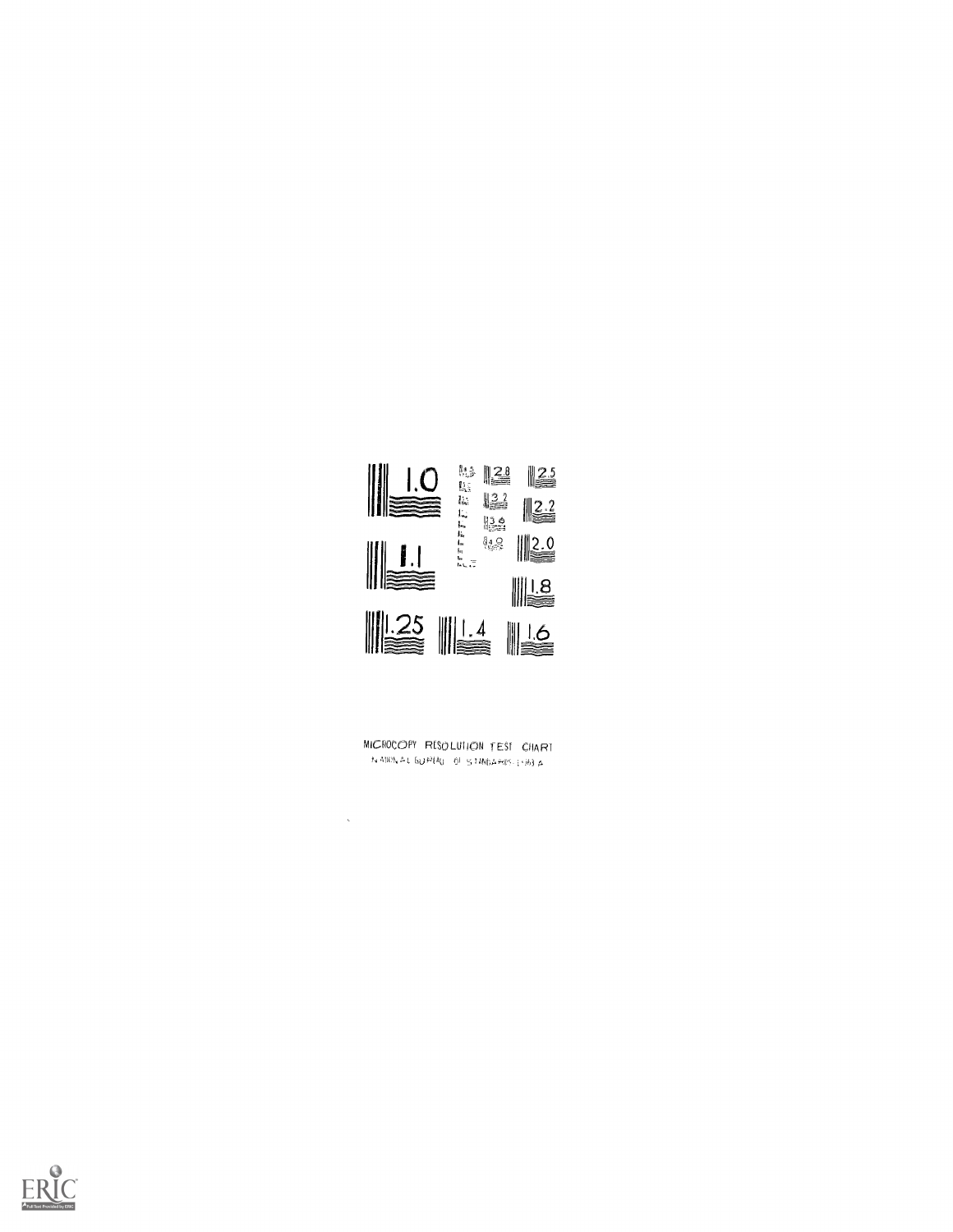| ED 128 024                     | JC 760 460                                                                                                                             |
|--------------------------------|----------------------------------------------------------------------------------------------------------------------------------------|
| <b>AUTHOR</b><br>TITLE         | Perry-Miller, Mitzi<br>Why, What and Where To? Title IX, Educational<br>Amendment of 1972.                                             |
| <b>PUB DATE</b><br><b>NOTE</b> | F 76 1<br>19p.: Page 8 may reproduce poorly due to print<br>quality                                                                    |
| EDRS PRICE<br>DES CRIPTORS     | MF-\$0.83 HC-\$1.67 Plus Postage.<br>*Educational Legislation; *Federal Legislation;<br>*Females; Personnel Selection; *Post Secondary |
| <b>IDENTIPIERS</b>             | Education; *Sex Discrimination<br>Education Amendments 1972 Title IX                                                                   |

A BS TRACT

Three years after Title IX of the Education A mendments of 1972 became law, the U.S. Department of Health, Education, and Welfare provided regulations for the implementation of Title IX. This report reviews the implications of these regulations as well as several of the court cases in which discrimination on the basis of sex has been declared unconstitutional. A discussion of problems associated with mandated institutional self-evaluation and advantages and disadvantages of various methods used are included. Bffectiveness of such self-studies still requires some time to assess. A brief review of the historical and present situation of<br>women in higher education is presented, and its importance noted as the type of discrimination discussed provided the impetus for adoption of Title IX. However, Title IX represents departure from<br>similar legislation (Titles IV, VI, and VII) in that sex discrimination is prohibited as opposed to specifying females as a specific target group. Women generally, and particularly in higher education, are still discriminated against. Implementation of Title IX regulations depends on the committment of institutional chief administrators and the aggressiveness of the women charged with monitoring Title IX stipulations. (Author/JDS)

Documents acquired by ERIC include many informal unpublished 素 materials not available from other sources. ERIC makes every effort \* \* to obtain the best copy available. Nevertheless, items of marginal 家 \* reproducibility are often encountered and this affects the quality 冰 \* of the microfiche and hardcopy reproductions ERIC makes available  $\mathbf{v}$ \* via the ERIC Document Reproduction Service (EDRS). EDRS is not xk. \* responsible for the quality of the original document. Reproductions \* \* supplied by EDRS are the best that can be made from the original.  $\frac{1}{2}$ 

a provided to be a green which was to a small be added to the control of the control of the control of the contr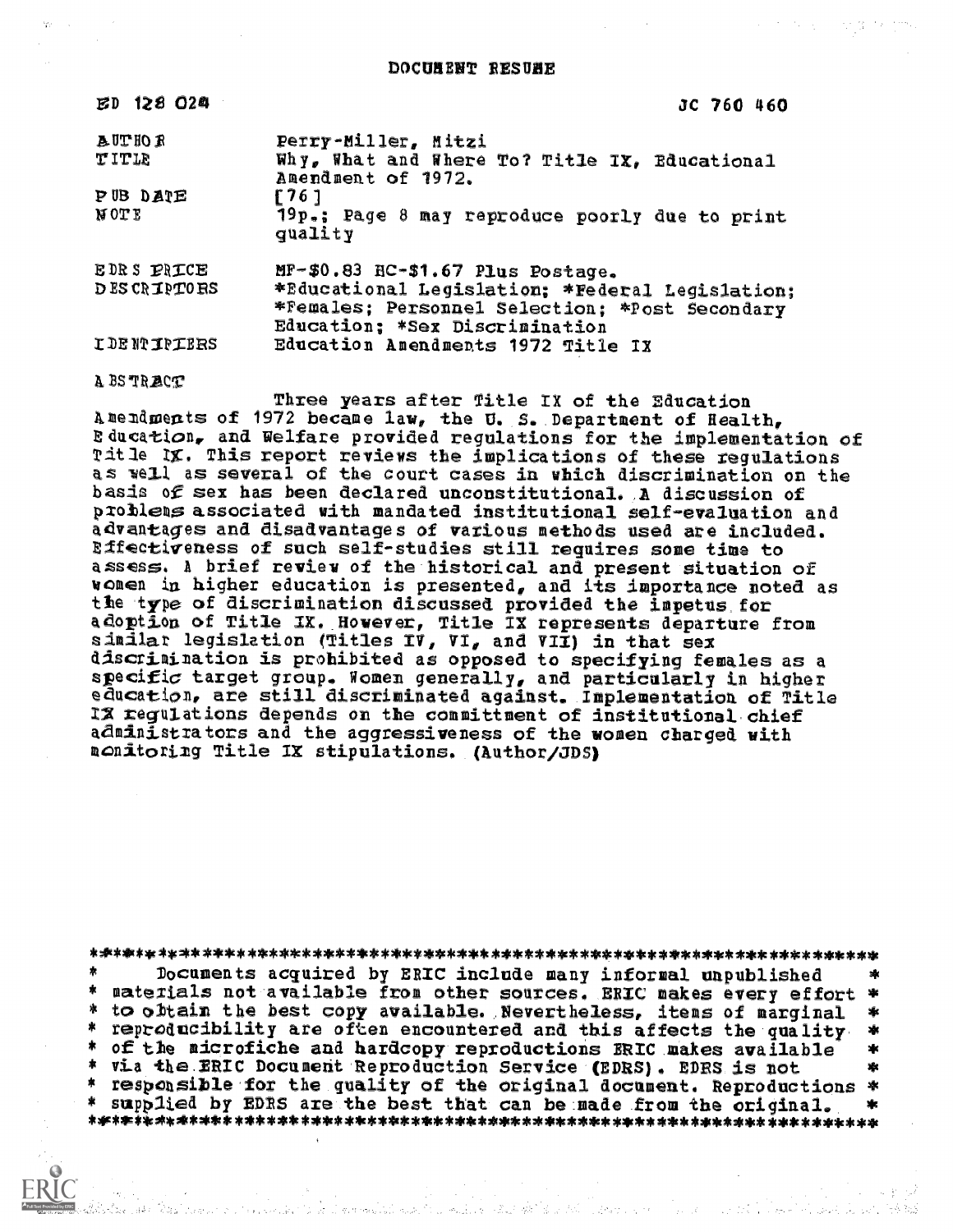**DOCLIMENT** EDUCATION POSITION OR POLIC

## WHY, WHAT AND WHERE TO? Title IX, Educational Amendment of 1972

 $\tilde{\sim}$ 

01280

23

992

Title IX of the Educational Amendment of 1972 specifies "no person in the United States shall on the basis of sex, be excluded from participation in, be denied the benefits of, or be subjected to discrimination under any education program or activity receiving federal financial assistance",

The power of enforcement of Title IX is the denial of federal funds in the event an investigation by HEW indicates that discriminatory practices exist at a particular institution. Since the scope of institutions obtaining federal assistance has recently been greatly expanded through the legal interpretation that institutions whose students receive federally insured loans qualify as receiving federal assistance, the application of Title IX regulations has been extended to most private as well as all public post-secondary institutions of higher education and all public secondary schools.

Three years after becoming law, June 21, 1975, the U.S. Department of Health, Education and Welfare provided regulations for implementing Title IX. The unique feature of the Regulations is the requirement that each institution undertake a self-study in order to develop recommendations whereby current policy or practices deemed not in compliance will be appropriately altered.

 $\mathbf 1_{\mathsf U}$ .S. Department of Health, Education, and Welfare/Office of Civil Rights, "Final Title IX Regulation Implementing Educational Amendments of 1972, p. 241248. 1975.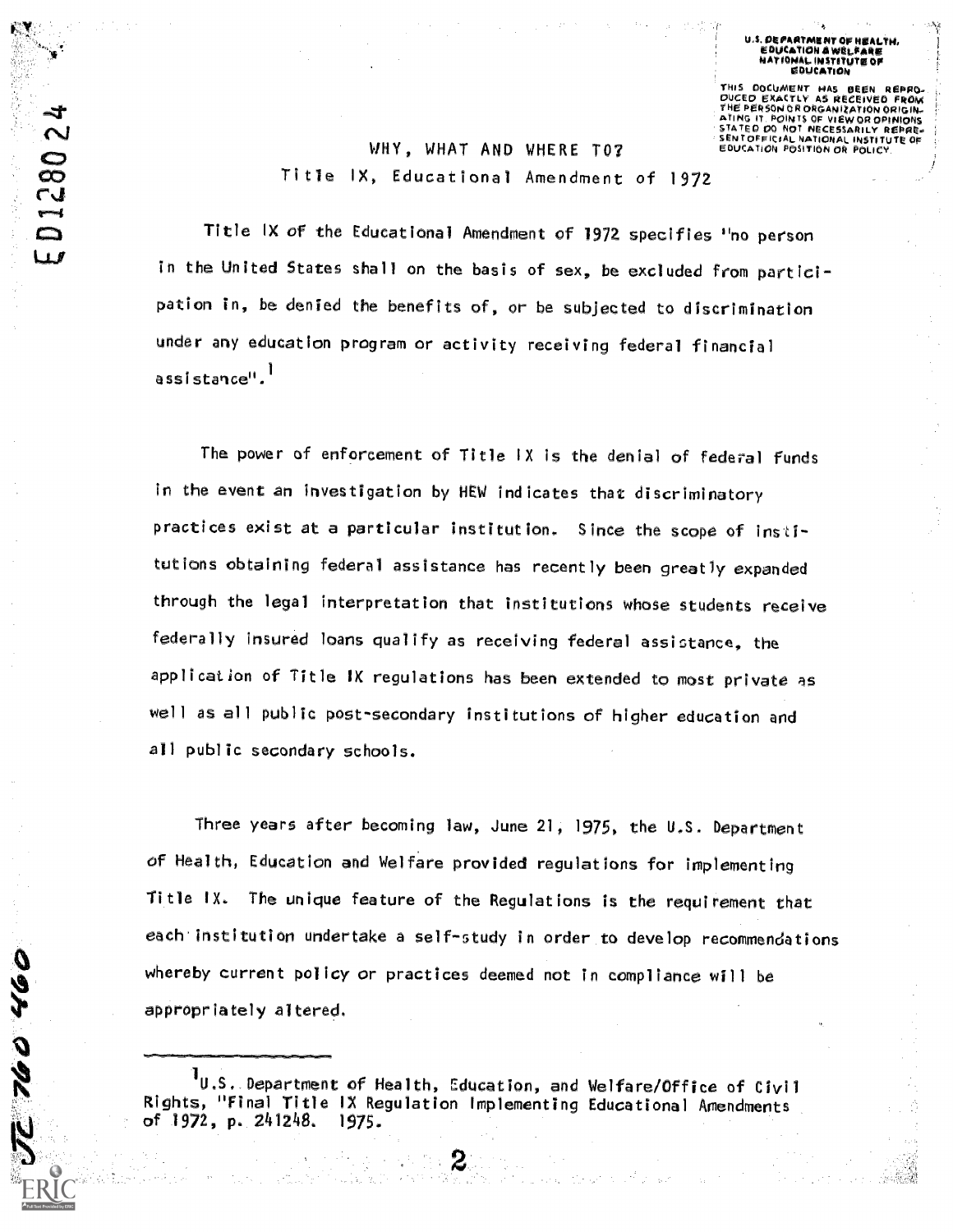These recommendations must be on file at each institution supported by information indicating data of fulfillment for review by HEW during the next three years. Although the enforcement of Title IX is first through voluntary compliance and in the event that fails enforcement action by administrative proceedings to terminate federal financial assistance until the institution ceases its discriminatory conduct or by other means such as referral to the Department of Justice in the event that provided by an insti ution is deemed insufficient, in practice, the possibility of HEW officials making an independent self-study and from these develop recommendations is a strong impetus for institutions making an effort which will at least minimally meet the guidelines of the "Regulations".

The areas specified in the Regulations include admissions, course offerings, physical education, student and employee organizations and housing. Curriculum materials are specifically not included nor are social and fraternal organizations as a result of Senator Bayh's efforts. Post-secondary institutions are permitted three years to comply fully only in the area of intercollegiate sports in order to allow time to develop alternate scheduling of intercollegiate athletic games.

At the time of passage much attention was generated by the implications of the regulations on athletic policies and practices, maternity leave, and student housing. A review of current literature a year later

 $\mathbf{3}$ 

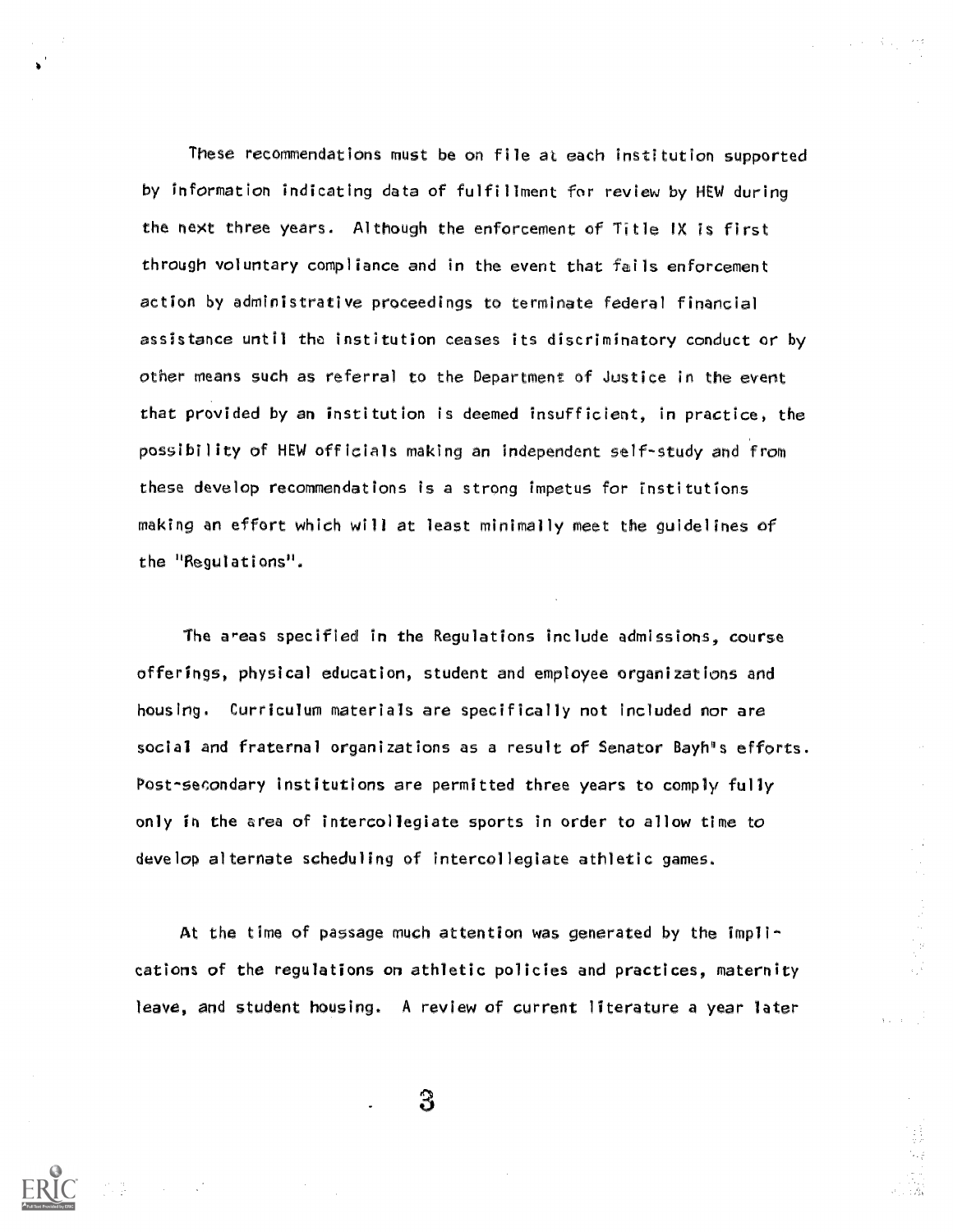indicates a paucity of information and/or comment about Title IX. At many institutions it was not until the early part of 1976 that either the existing Affirmative Action Officer or another person already employed was designated as the person responsible for the "Self-Study" and "Recommendations".

At the time of issuing the regulations, HEW had not determined a model or method which educational institutions were to use for their self-study. Several institutIons including Kent State University received grants and separately published comprehensive material. The Kent KEDS Manual was aimed primarily at secondary schools in the state of Ohio. Several universities including the University of Denver and the University of IOWa, having developed their own model, incorporated these in a kit which was available for purchase. A similar function for institutions of higher education Was undertaken by the American Council on Education, Office of Women in Higher Education, who prepared "Institutional Self-Evaluation: The Title IX Requirement". These were subsequently issued by HEW July, 1976 as their official explanatory document. Review of these various sources indicates two organizational methods of undertaking the self-study were generally recommended: (1) establishment of ad hoc committees to obtain data on existing policies and procedures at the institution or  $(2)$  use of line administrators to collect such data.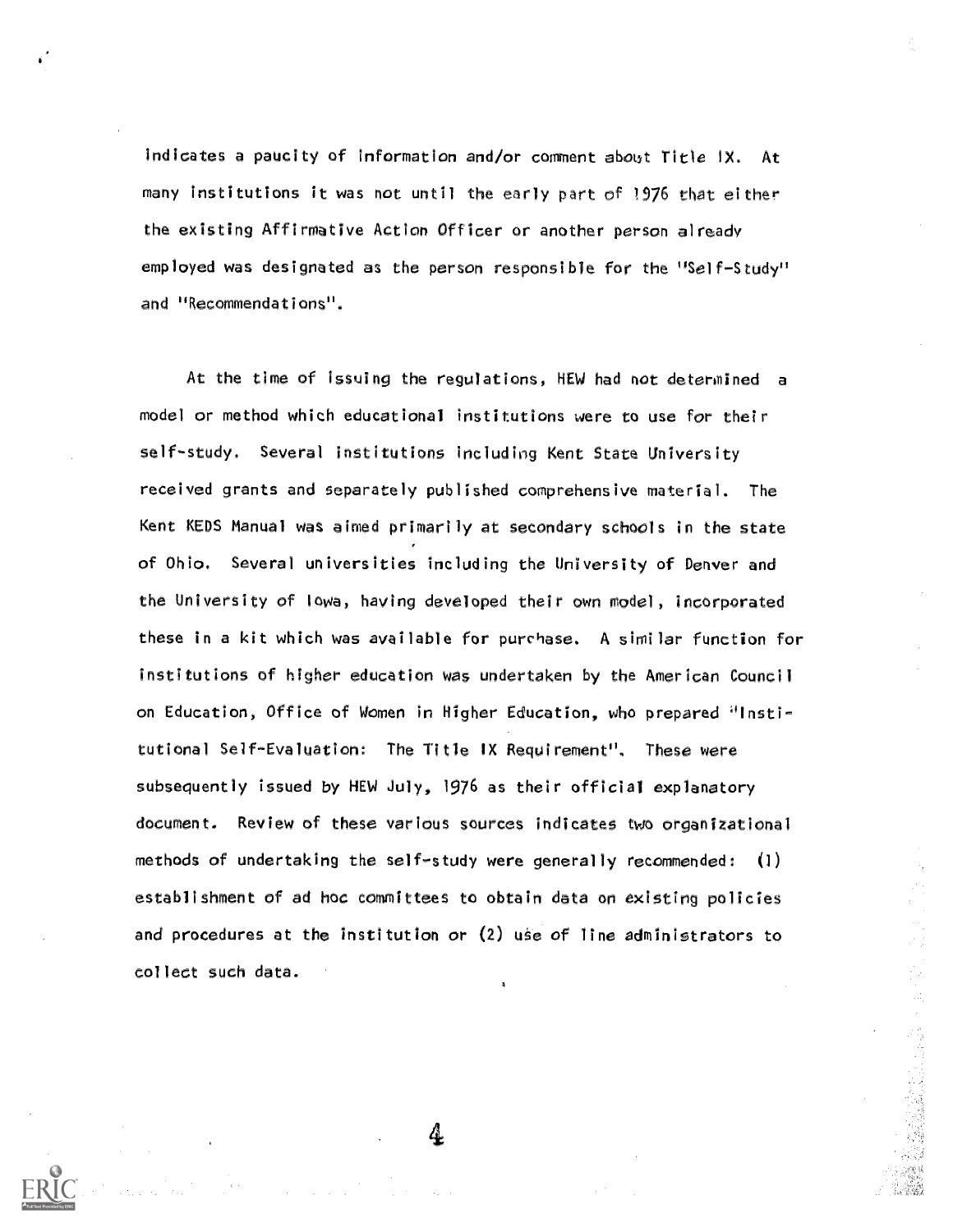Traditionally aducational institutions have used the committee structure for a variety of special activities. That persons or persons must appoint the committees, however, creates the possibility of having the committee membership controlled and thus making the data obtained through the committee structure suspect as it may not be representative of actual practices at the institutions. A similar problem exists with the use of line administrators. A resolutions of this problem is to provide a means whereby the initial data collected, whether by line administrators or committees, is thoroughly reviewed and documented by employees and students of the institution. An advantage of using line administrators is that, since it is these people who must implement Title IX requirements, by thoroughly acquainting them with its significance and intent through direct involvement, they may be knowledgeable when required to make administrative decisions having Title IX implications.

As of July 21, 1976, the description of modifications or remedial steps to be undertaken for orderly and progressive elimination of the effects of discrimination must be available for review by HEW at each educational institution.

The effectiveness of requiring a self-study from which recommendations are developed will require considerable time to be determined; however, a review of the conditions which prompted the drafting of Title IX may aid administrators as they add monitoring compliance of Title IX to their existing responsibilities.

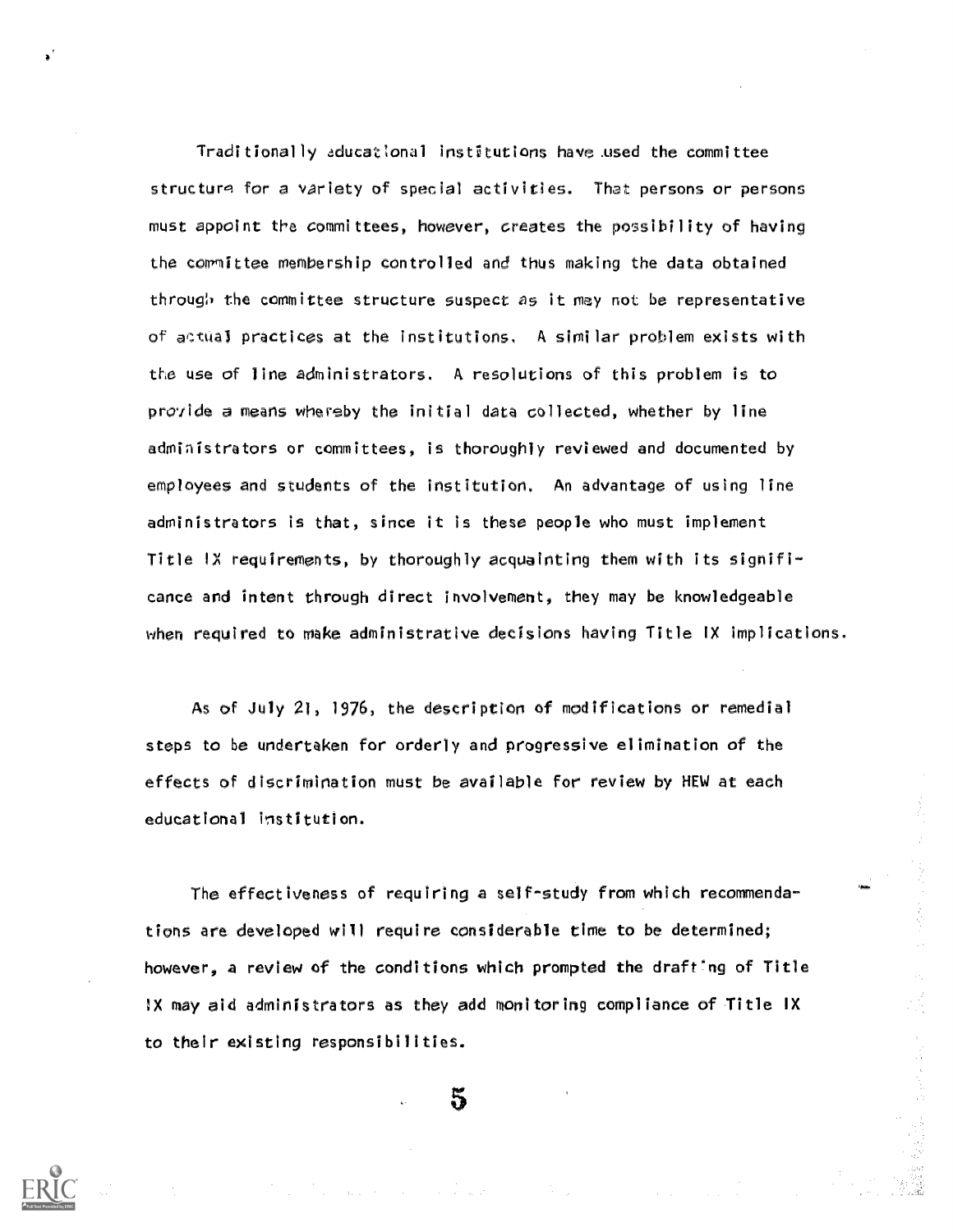Historically the percentage of women participating in the work force of the United States has risen from 17% of all workers in 1890 to 39.3% as of April, 1974.

Projections made by the Bureau of Labor Statistics indicate that educational attainment by women is expected to increase and that by 1985, 78% will complete at least four years of high school and that those having four year college degree will equal 1/6 of all women workers. Projections are interesting but what of actual conditions?

In addition to the percentage of employed women increasing, the number of educated women and thus the number of women who, using criteria of educational attainment, are qualified for positions of authority and responsibility with commensurate remuneration is indicated in the following two tables: Table 2 "Women in the Labor Force, Selected Year 1890 through 1974",' and Table 92 "Historical Summary of Faculty, Student Degrees, in institutions of Higher Education: United States 1869-72 to 1972-73". 2

 $1_{\text{U.S. Depth.}}$  of Labor, Bulletin 297. "1975 Handbook on Women Workers, Employment Standards Administration, Women's Bureau." p. 184f.  $2$  2008  $\pm$  2008  $\pm$ 

Dept. of HEW, <u>Digest of Educational Statistics</u>, p. 89. 1975.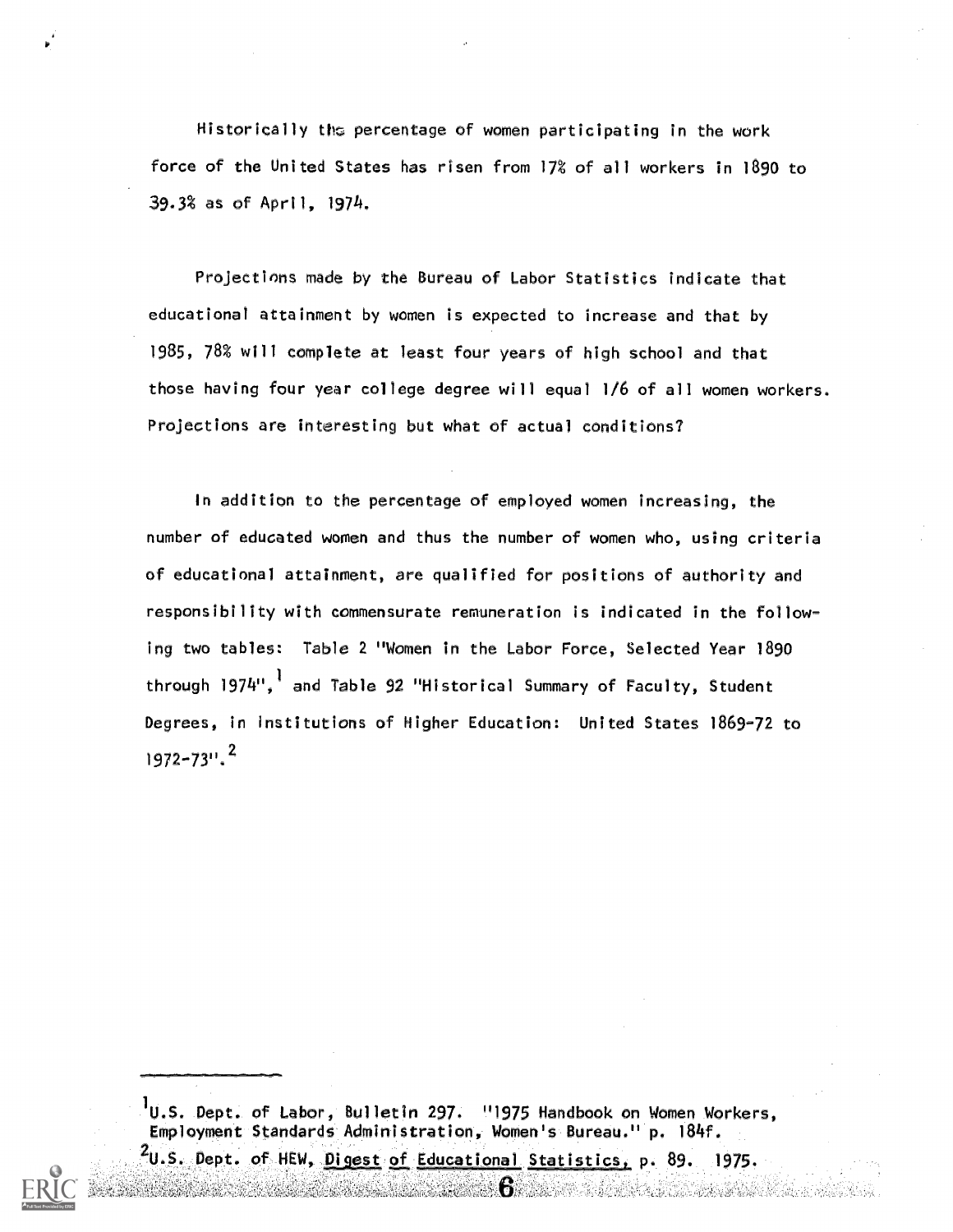| Full Text Provided by ERIC |  |
|----------------------------|--|

TABLE 2.--WOMEN IN THE LABOR FORCE, SELECTED YEARS, 1890-1974

(Women 16 years of age and over)

| s<br>condicion<br>condicion<br>きょっこうふしゅール<br>1993<br><b>229934</b><br>1993<br>1994<br>LONG-TERM TRENDS <sup>2</sup><br>HIGHLIGHTS<br>1920<br>1900 | of all<br>Workers<br>n thousands)<br>Number | Population in U.S.<br>Male<br>Male Female<br>Population<br>As percent<br>of women |
|---------------------------------------------------------------------------------------------------------------------------------------------------|---------------------------------------------|-----------------------------------------------------------------------------------|
|                                                                                                                                                   |                                             |                                                                                   |
|                                                                                                                                                   |                                             |                                                                                   |
|                                                                                                                                                   |                                             | 108,4<br>102.3<br>99.2                                                            |
|                                                                                                                                                   |                                             |                                                                                   |
|                                                                                                                                                   |                                             | 98.7<br>99.8                                                                      |
|                                                                                                                                                   |                                             |                                                                                   |
|                                                                                                                                                   |                                             |                                                                                   |
|                                                                                                                                                   |                                             |                                                                                   |
|                                                                                                                                                   |                                             |                                                                                   |
|                                                                                                                                                   |                                             |                                                                                   |
|                                                                                                                                                   |                                             |                                                                                   |
|                                                                                                                                                   |                                             |                                                                                   |
|                                                                                                                                                   |                                             | 60.78<br>62.29                                                                    |
|                                                                                                                                                   |                                             |                                                                                   |
|                                                                                                                                                   |                                             | 86<br>19.5                                                                        |
| 88                                                                                                                                                |                                             | $37.22$<br>19.1                                                                   |

I Civilian labor force.

2 Decennial census figures cover persons 14 years of age and over in the total labor force.

Source: U.S. Department of Labor, Bureau of Labor Statistics: Employment and Earnings, May 1960, 1965, 1970, and 1974.<br>U.S. Department of Commerce, Bureau of the Census: Annual Report on the Labor Force, 1940-55. Social Sc

 $\frac{3}{2}$  1975 Handbook on Women Workers, U.S. Department of Labor, Bulletin 297 Employment Standards Administration Women's **Second Surgeon.** 

 $\ddot{\cdot}$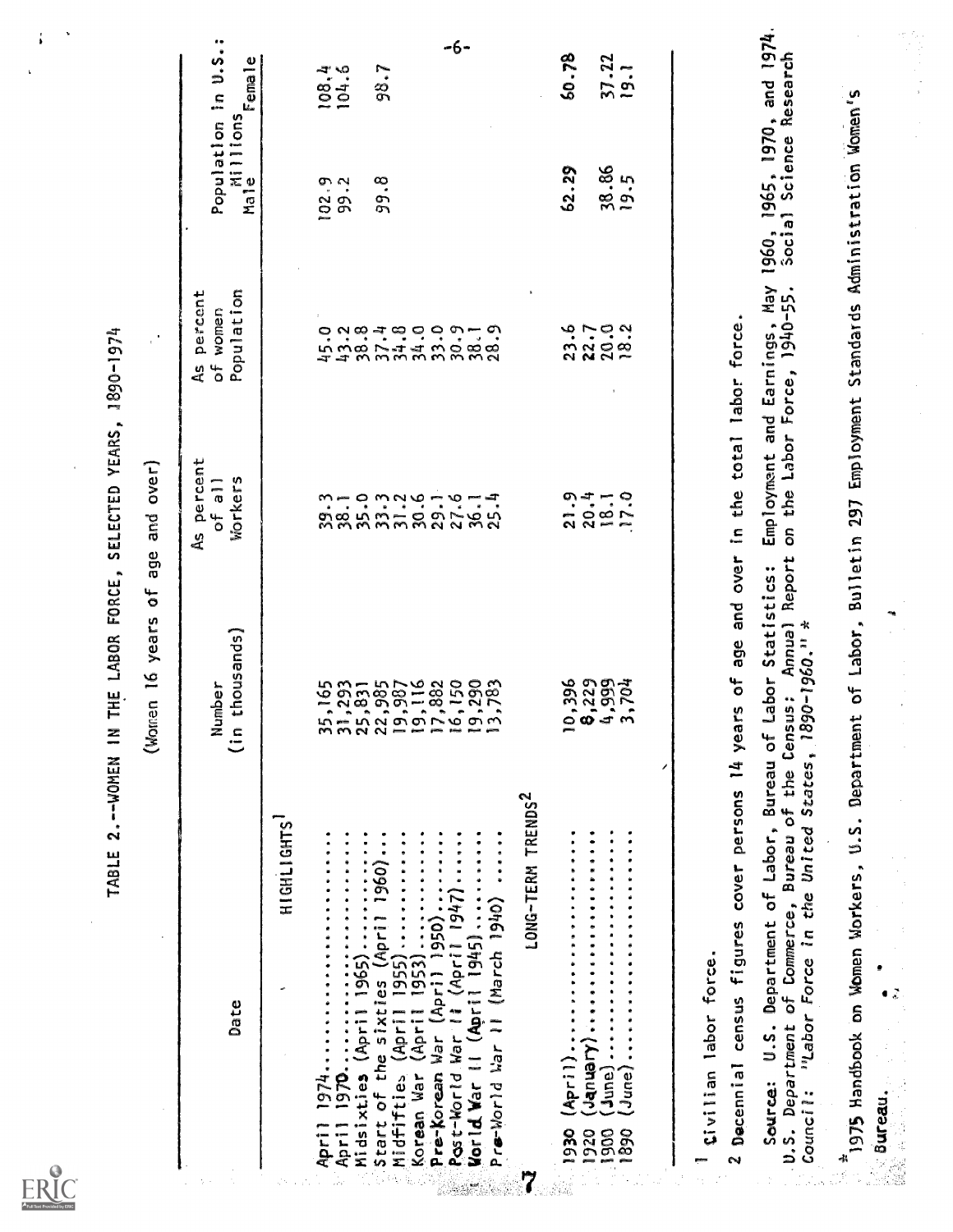| hem                                                                                                                                               | 1869-70             | 879-80                             | 1389-90                   | 1899-1900                 | 1909-10              |                                                    |                             |                                        |                                                                                            | United States, 1869-70 to 1971-72    |                                                        | $\frac{1}{2}$                                  |
|---------------------------------------------------------------------------------------------------------------------------------------------------|---------------------|------------------------------------|---------------------------|---------------------------|----------------------|----------------------------------------------------|-----------------------------|----------------------------------------|--------------------------------------------------------------------------------------------|--------------------------------------|--------------------------------------------------------|------------------------------------------------|
|                                                                                                                                                   | e.                  | m                                  |                           |                           |                      | 1919.70                                            | 1929-30                     | 1939-40                                | 1949.50                                                                                    | 196950                               | 1969.70                                                | St-179                                         |
|                                                                                                                                                   |                     |                                    | ক                         | ιD,                       | Ó                    |                                                    | œ                           | ø                                      | $\Xi$                                                                                      | ።                                    | ă                                                      | P                                              |
| Total                                                                                                                                             |                     |                                    |                           |                           |                      |                                                    | Institutions                |                                        |                                                                                            |                                      |                                                        |                                                |
|                                                                                                                                                   | 563                 | $\frac{1}{2}$                      | 98                        | 977                       | ī.                   | $\bar{5}$<br>≓                                     | Ş                           | 1,708                                  | ia<br>B<br>÷                                                                               | 2,008                                | 2,528                                                  | 2,665                                          |
|                                                                                                                                                   |                     |                                    |                           |                           |                      |                                                    | Faculty <sup>1</sup>        |                                        |                                                                                            |                                      |                                                        |                                                |
| hüen<br>Total                                                                                                                                     | 35.553              | 522<br>$\overline{1}$<br>ea.       | gg<br>ழ்<br>ċ,            | 23,868                    | 36,480               | 48,615                                             | 82,386                      | 146,929                                | 246,722                                                                                    | 380,554                              | 825,000<br>÷.                                          |                                                |
| Women                                                                                                                                             | $-666$<br>-4,887    | 1,328<br>$\tilde{\mathbf{r}}$<br>m | 12,704                    | $\frac{19.151}{4.717}$    | 29,132               | 12,808<br>35,807                                   | 60,017<br>22,369            | 106,328<br>40,601                      | 186,189<br>60,533                                                                          | 296,773<br>83,781                    | 00012190<br>182,000                                    | ,907,000<br>00010215                           |
| Total                                                                                                                                             |                     |                                    |                           |                           |                      |                                                    | Resident dagree-credit      | enrollment <sup>4</sup>                |                                                                                            |                                      |                                                        |                                                |
| inter.                                                                                                                                            | 52,286              | P115,817                           | 156,756                   | 237,592                   | 355,213              | 597,880                                            | 1,100,737                   | 494,203                                | 659,021<br>Ñ                                                                               | \$3,215,544                          | \$7,136,075                                            | 5295057                                        |
| <b>Women</b>                                                                                                                                      | 11,126<br>$-41,160$ | $\frac{225}{27,972}$               | 1100.453                  | 157,254<br>85,338         | 1214,648             | 214,932<br>282,942                                 | 619,932                     | <b>193,250)</b><br>600.953             | 1,853,0681                                                                                 | 2,079.788<br>\$1,135,756             | 1247.018                                               | 3,401,056<br>04549,470                         |
|                                                                                                                                                   |                     |                                    |                           |                           |                      |                                                    | Earned degrees conferred    |                                        |                                                                                            |                                      |                                                        |                                                |
| Bachelor's and first professional:<br>Total<br>Men                                                                                                | 9.371               | 12896                              | 539<br>စ္ခ                | 27,410                    | 37,199               | 48,622                                             | 122,484                     | 186,500                                | 432,058                                                                                    |                                      |                                                        |                                                |
| $\ddot{\cdot}$<br>$\frac{1}{2}$<br>$\ddot{\cdot}$<br><b>Nomen</b>                                                                                 | 7993                | 10,411                             | $\frac{12,857}{2,882}$    | 22,173<br>5,237           | 28,762               | 3.980                                              |                             | 109,546                                |                                                                                            | 292,440<br>254,063                   | 827,234                                                | 930,684                                        |
| $\ddot{\phantom{0}}$<br>Master's except first-professional: ?<br>$\frac{1}{2}$                                                                    |                     |                                    |                           |                           |                      | 16,642                                             | 73,515                      | 76,954                                 | 328,841                                                                                    | 138,377                              | 484,174<br>343,060                                     | 541,313<br>$\overline{5}$<br>g                 |
| $\ddot{\cdot}$<br>$\vec{b}$<br><b>Comment</b>                                                                                                     | Ó                   | 879                                | 015<br>y.                 | 563                       | 2.113                | 4279                                               | 14,969                      | 26,731                                 | 58,183                                                                                     | 74,435                               | 208,291                                                | 251,633                                        |
| Women<br>Doctor's:                                                                                                                                | ъ                   | 868                                | $\frac{5}{9}$<br>ä        | 303<br>230                | ង្ហឹង្ហី             | 985<br>¢۹                                          | 8.925                       | 16,508<br>10,223                       | 41,220<br>16,963                                                                           | 50,898                               | 125,624                                                | 149,550<br>02,083                              |
| Total<br>Men                                                                                                                                      |                     | ្លាំ                               | $\frac{5}{4}$             | 382                       | 443                  | 615                                                | 29g<br>N                    | 3,290                                  | 6,420                                                                                      |                                      |                                                        |                                                |
| Women                                                                                                                                             |                     | $\bar{a}^{\,n}$                    | È.<br>Ů,                  | ន្លឹង                     | 399<br>$\frac{4}{4}$ | $\overline{33}$                                    | $\frac{1}{3}$ $\frac{3}{3}$ | 2.861<br>429                           | 5,804<br>616                                                                               | 9,829<br>8,801                       | 29,866<br>25,890                                       | 33,363<br>28,090                               |
|                                                                                                                                                   |                     |                                    |                           |                           |                      | Finances                                           | (in thousands               | of dollars)                            |                                                                                            | 1,028                                |                                                        | 5,273                                          |
| Total current income                                                                                                                              |                     |                                    | Č                         | ¢.                        | \$76,883             | \$199,922                                          |                             |                                        |                                                                                            |                                      |                                                        |                                                |
| $\ddot{\cdot}$<br><b>Total current expenditures</b><br>Educational and general income                                                             |                     | Đ.<br>툇                            | $\frac{7}{4}$<br>ŧ,<br>57 | $\frac{4}{9}$<br>ś,<br>s, | 67,917               | 172,929<br>í                                       | 433,065<br>\$554,511        | 5715,211                               | \$2,374,645<br>1,833,845                                                                   | 4,688,352<br>\$5,785,537             | \$21,515,242<br>16,486,177<br>21,043,113<br>15,788,699 | S26,234,259                                    |
| Educational and general expenditures<br>Value of physical property                                                                                |                     | Æ.                                 | 蛀                         | 된                         |                      | 뢳                                                  | 507,142                     | 674,698                                | 2,245,661<br>1,706,444                                                                     |                                      |                                                        | 20,200,269                                     |
| Endowment and other nonexpendable funds <sup>to</sup><br>$\frac{1}{2}$                                                                            |                     | <b>He Ho</b><br>乱乱                 | 35,426                    | 253,598<br>194,998<br>ដឹ  | 460,532<br>323,661   | 741,333<br>569,071                                 | 2,065,050<br>512,023        | 521,990<br>2,753,780<br>1.764,584<br>s | 4,799,964<br>2,644,323                                                                     | 4,513,208<br>13,448,548<br>5,571,121 | 10,853,316<br>42,093,580                               | 192001383<br>192002<br>19383.793<br>11.983.794 |
| 1Total number of different individuals (not reduced to full-limic equivalent).<br>data are for the first term of the academic year.<br>Estimated. |                     |                                    |                           | Begannes as 1959-60,      |                      | <sup>11</sup> Endowment funds only.<br>"Book value |                             |                                        |                                                                                            |                                      |                                                        |                                                |
| -Unless otherwise indicated, includes students emotion and time data af the codemic ver-<br><sup>3</sup> Preliminary data.                        |                     |                                    |                           |                           |                      |                                                    |                             |                                        | NOTE. - Beginning in 1959-60, includes Alaska and Hawaii.                                  |                                      |                                                        |                                                |
| Data for first term of the academic year.<br><sup>4</sup> Opening fall enrollment.                                                                |                     |                                    |                           |                           |                      |                                                    |                             |                                        | SOUPICES: U.S. Opportment of Health, Education, and Welfare, National Center for Education |                                      |                                                        |                                                |

 $\sum_{\mathbf{A}\text{full fast Proof of type}\atop \mathbf{A}\text{full fast.}}$ 

8

" Data not available.<br>"Includes unexpended plant funds.

in Institutions of Higuer Educatory, Comprehensive Report on Early Unie Cure Francessional Stati<br>Fall Enrollment in Higher Education; Earned Degrees Conferred; Financial Statistics of Inglie<br>turions of Higher Education; an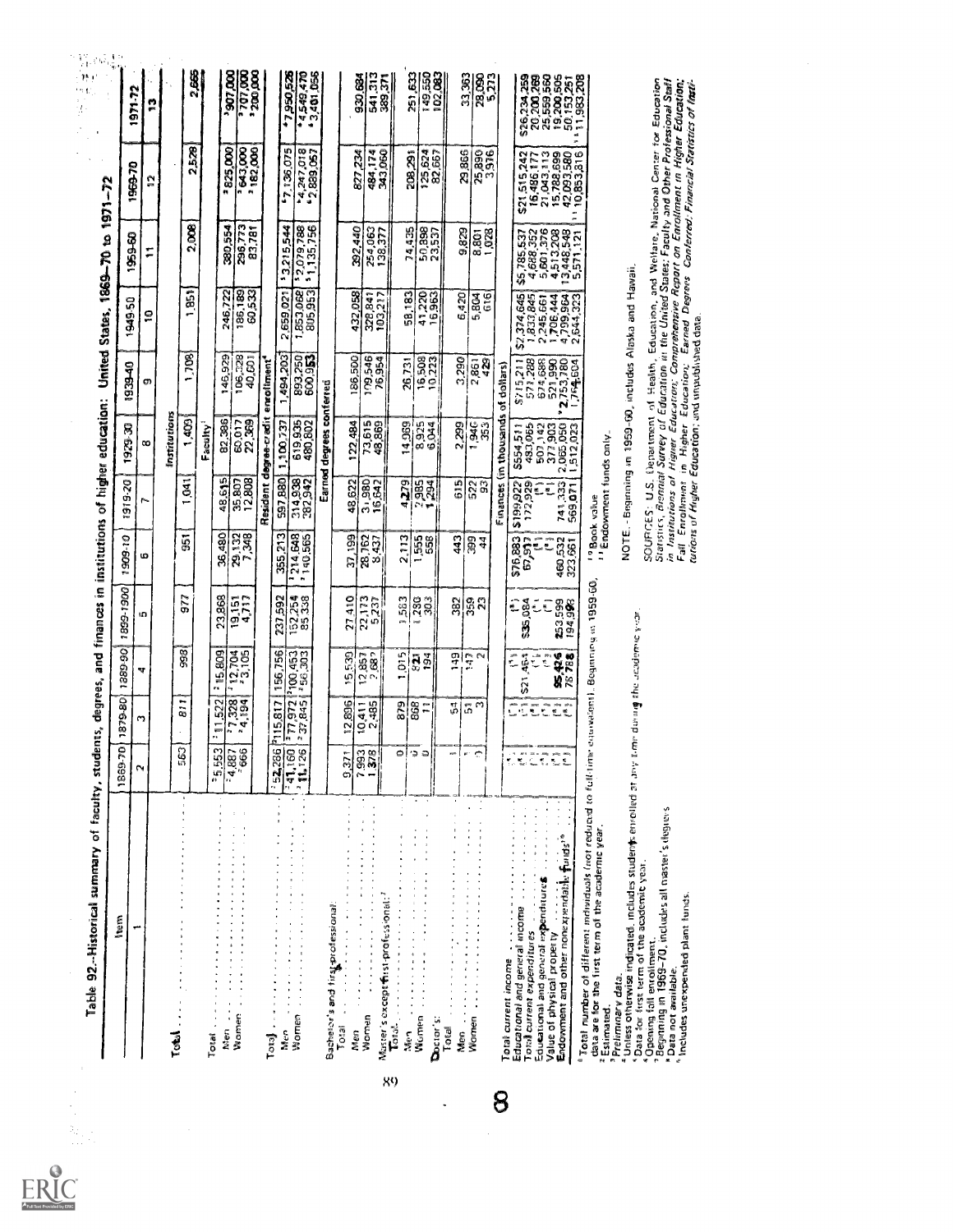Using compilations of figures in these two tables, participation of women in higher education has risen from an estimated 21.28% in 1890 to a high of 43.68 in 1930 followed by a decrease during the Depression and early war years to 35.32 in 1960, then a rise as of 1971-72 to 42.78%.

Although the percentage of women continuing in higher education beyond initial enrollment and continuing through to the Doctoral degree decreases markedly- from 42.78% initial enrollment to 15% receiving Ph.D's In 1972, the percentage of those participating over the years in higher education has indeed increased significantly and steadily except during 1959-60. Furthermore, the number of women having M.A.'s as of 1929 has been 40% of the total M.A. population. Since an M.A. degree in a majority of educational specializations except for teaching at the university level is the terminal degree, there is and has been for some forty-six years a cadre of eminately educationally qualified women.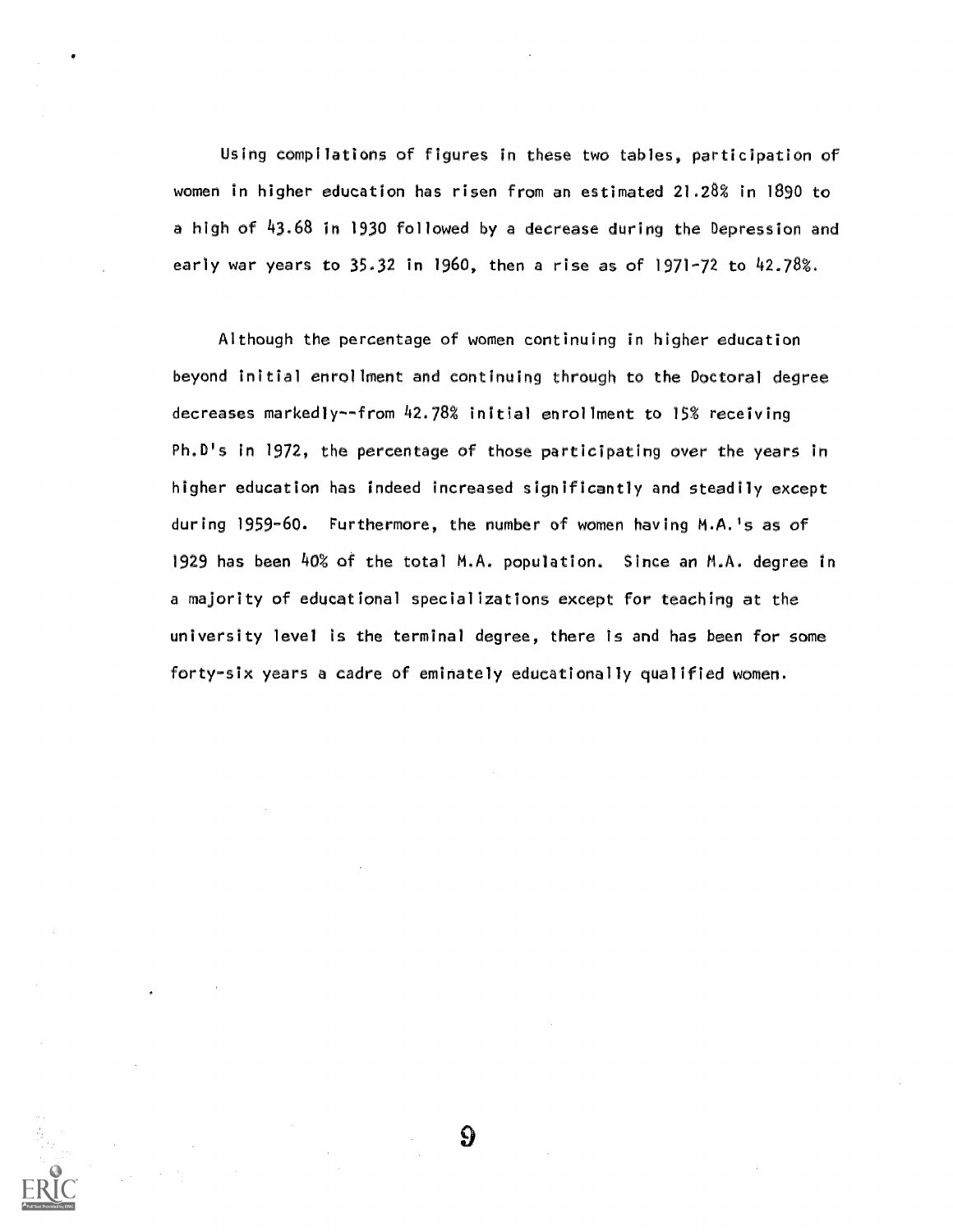TABLE 80.--DISTRIBUTION OF WOMEN WORKERS BY EDUCATIONAL ATTAINMENT<br>AND AGE, MARCH 1973

(Women 16 years of age and over)

|                                         | Tota1                        |               | Less                                 |                   | High School                          | Graduates                              |                                       |
|-----------------------------------------|------------------------------|---------------|--------------------------------------|-------------------|--------------------------------------|----------------------------------------|---------------------------------------|
|                                         | thous ands)<br>Number<br>(in | Percent       | 4 years<br>of high<br>school<br>than | Tota <sub>1</sub> | 4 years<br>school<br>بہ<br>0<br>high | years<br>of col-<br>$1$ to $3$<br>lege | 4 years<br>or more<br>of col-<br>lege |
| 16 years and over                       | 33,905                       | 100.0         | $\frac{1}{29}$ .                     | 70.9              | 1,54                                 | 13.8                                   | $\frac{0}{2}$                         |
| 16 to 19 years                          | 3,423                        | 100.0         | 55.3                                 | 44.7              | 37.9                                 | ه<br>م                                 | -9-                                   |
| 20 to 34 years<br>$\overset{\circ}{1}0$ | 12,561                       | $\frac{0}{2}$ | 14.9                                 | 35.1              | 48.4                                 | $\frac{8}{2}$                          | 16.9                                  |
| 35 years and over.                      | 17,921                       | 100.0         | 34.0                                 | 66.0              | 44.3                                 | $\frac{1}{2}$                          | 10.7                                  |

ERIC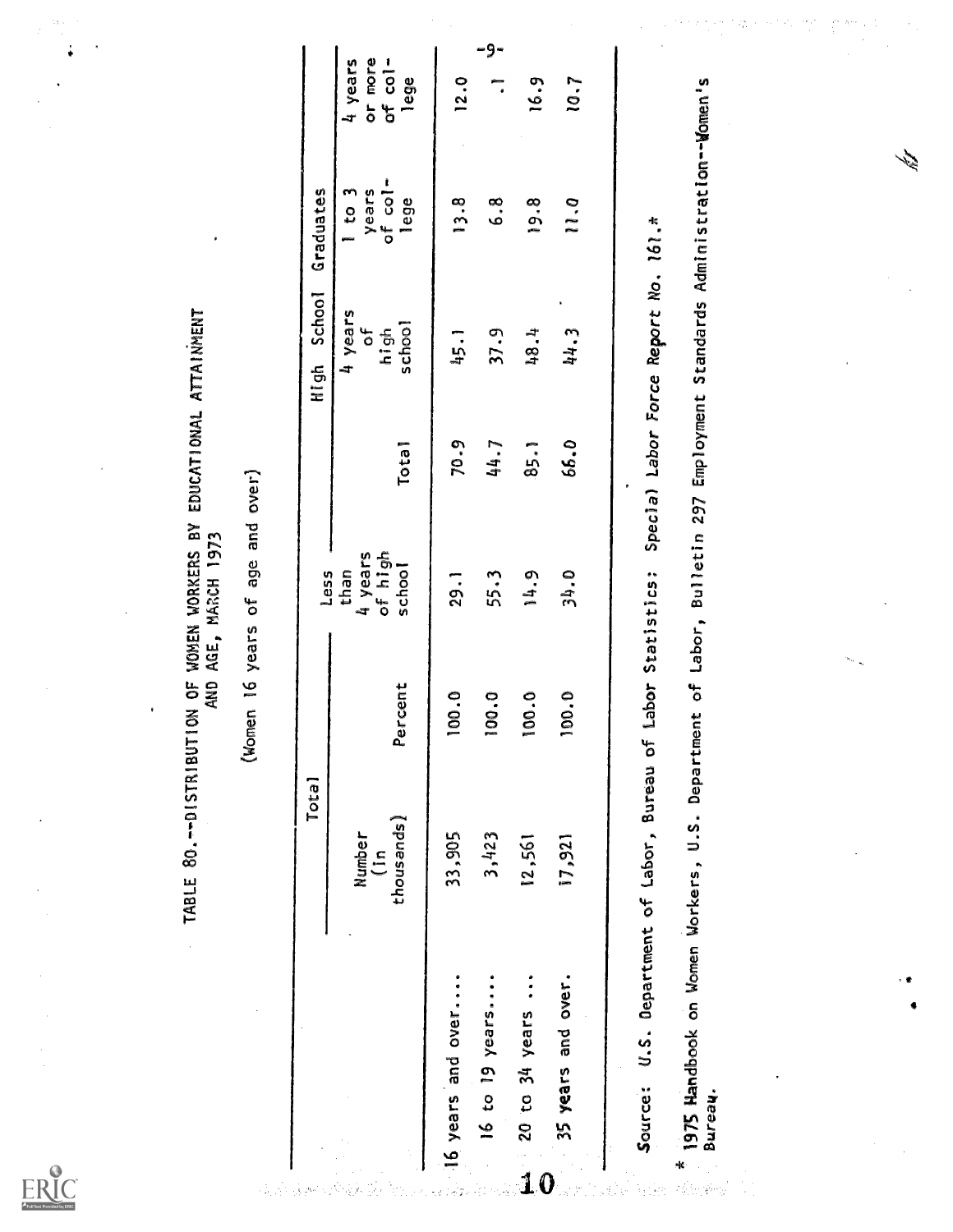ERIC

completed Total  $\begin{array}{|l|l|} \hline \text{Total} & \text{Fereenc distribution by years of school} \hline \text{Solution} & \text{V} & \text{N} \hline \text{A} & \text{A} & \text{B} \hline \text{V} & \text{A} & \text{B} \hline \text{V} & \text{A} & \text{B} \hline \text{V} & \text{A} & \text{B} \hline \text{V} & \text{A} & \text{B} \hline \text{V} & \text{A} & \text{B} \hline \text{V} & \text{A} & \text{B} \hline \text{V} & \text{B} & \text{B} \h$ 19,150<br>
19,150<br>
19,150<br>
19,150<br>
19,150<br>
19,150<br>
19,150<br>
19,150<br>
19,150<br>
19,150<br>
19,150<br>
19,150<br>
19,150<br>
19,150<br>
19,150<br>
19,150<br>
19,150<br>
19,150<br>
19,150<br>
19,150<br>
19,150<br>
19,150<br>
19,150<br>
19,150<br>
19,150<br>
19,150<br>
19,150<br>
19,15 years school **Median**  to 3 years 4 years Or more. TABLE 79.--HISTORICAL COMPARISONS OF WOMEN IN THE CIVILIAN LABOR<br>FORCE, BY YEARS OF SCHOOL COMPLETED, SELECTED YEARS 1940 to 1973<sup>1</sup><br>-----------------------<u>Percent distribution by years of school comp<sup>3</sup>eted<br>-------------</u> Total 18 to 64<br>
18 to 64<br>
Years (in Total Less than 5 to 8 1 to 3 1<br>
thousands) Total 5 years<sup>3</sup> years years years years<br>
13,150 100.0 6.4 30.9 18.4 28.6 8.8<br>
18,110 100.0 5.2<br>
18.4 34.7 28.6 8.8<br>
19,548 100.0 3.9<br>
21.9 1  $1$  to  $3$  $\frac{4}{3}$   $\frac{4}{3}$   $\frac{4}{3}$   $\frac{4}{3}$   $\frac{4}{3}$   $\frac{4}{3}$   $\frac{4}{3}$   $\frac{4}{3}$   $\frac{4}{3}$   $\frac{4}{3}$   $\frac{4}{3}$   $\frac{4}{3}$   $\frac{4}{3}$   $\frac{4}{3}$   $\frac{4}{3}$   $\frac{4}{3}$   $\frac{4}{3}$   $\frac{4}{3}$   $\frac{4}{3}$   $\frac{4}{3}$   $\frac{4}{3}$   $\frac{4}{3}$  to 3 years 2000 x 2010<br>The 3 years 2000 x 2010<br>The 3 years 2000 x 2011 1 $Y<sub>ear</sub>2$ 

bata for 1940-59 include only persons reporting educational attainment.

11

r Data for 1940-59 Include only persons reporting educational attainment.<br>2 refer to April and October, respectively.<br>3 includes persons reporting no school years completed.<br>4 1940 Census of Population figures revised for

10 - L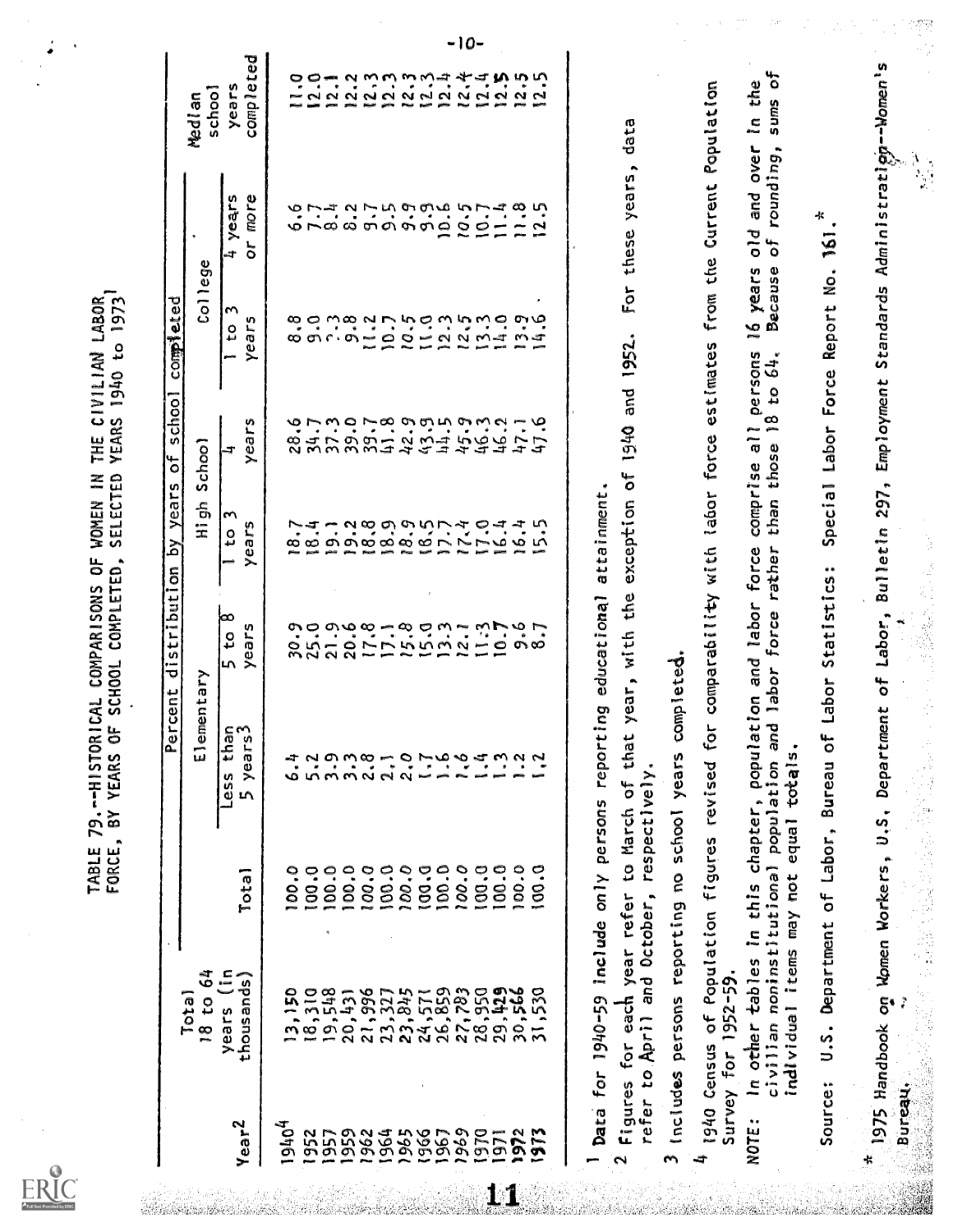Thus the raw numbers and percent of women compared to men completing higher degrees as of 1930 and thereafter is significant in view of the educational crIteria used to select "qualified" applicants.

Contrary to expectations that the percentage of educated women has increased progressively, a review of Table 92 establishes that the percentage participating in higher education as well as the percentage completing the three rungs of higher education in 1929-30 is only slightly less than that in 1971-72'. It is the availability but lack of recognition and job responsibility with commensurate paying positions obtained in higher education as well as other commercial areas that prompted the introduction of Title IX.

Title IX of the Education Amendment of 1972 was originally introduced as an amendment to the 1964 Civil Rights Act, but was not accepted until 1972 when it. became an amendment to the Educational Act of that year. It was cosponsored by Senate Pell of Rhode Island and Senate Chiles of Florida. In August of 1971 it was passed by the Senate, in October it was reported to the House and passed the following month. The Senate and House compromise bill was discussed by the Senate and the House during March, 1972 and on May 24, 1972 it was approved by the Senate, 63 to 15, 21 not voting and on June 8, 1972 it was passed by the House, 218 to 180 with 34 not voting. During the Senate debate, Senator Dayh

 $<sup>1</sup>$ Ibid., 1975 Handbook.</sup>

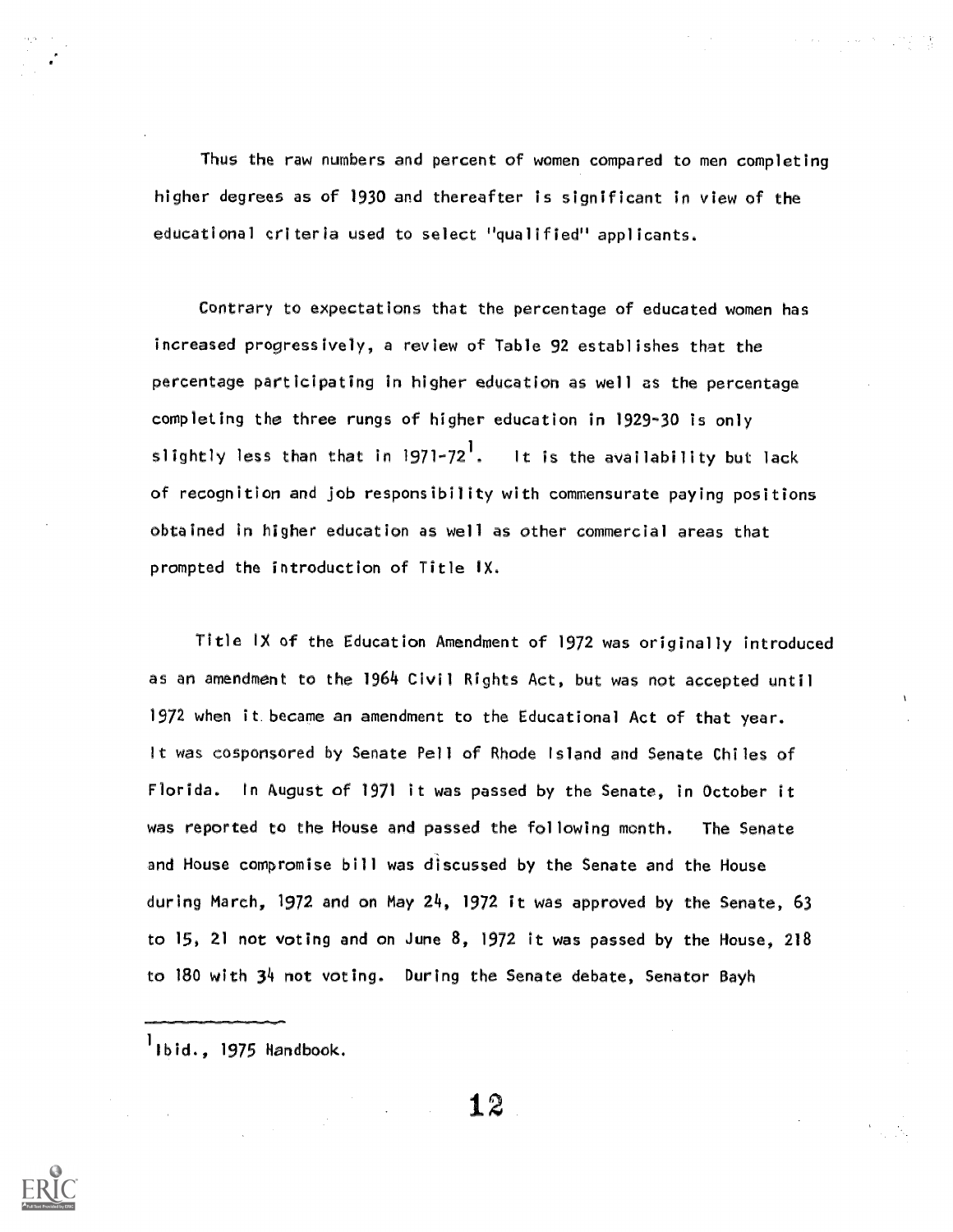introduced an amendment excluding social fraternities and soro rities, YMCA, YWCA, Girl or Boys Scouts, Camp Fire Girls and any voluntary youth organization whose members were under 19 years of age and traditionally of one sex.  $P$  on June 23, 1972, the President signed the Amendment.

Even before the passage of Title  $\mathsf{I} \mathsf{X}$ , the lower federal courts had already sustained the argument that sex based discrimination violated the Due Process clause of the Fourteenth Amendment and legislation passed prohibiting this type of discrimination was constitutional. As of March, 1976, there have been some  $580$  cases tried before either the Federal District Courts or the Federal Appeals Courts. These 580 cases represent only those cases in which the word "sex discrimination" appear in the syllabus. Many other cases have undoubtedly been joined with civil rights action and been tried under the umbrella of the Equal Protection Clause of the Fourteenth Amendment. Also, cases dealing essentially with sex discrimination but not using sex discrimination in the description of the case or tried under another constitutional issue are not included in this figure.

There have been ten<sup>- u</sup>sex discrimination" cases accepted and decisions rendered by the Supreme Court of the United States. The trend appears to be that the Court strictly scrutin izes classifications based on sex and if the defendant cannot justify the validity or reason for the means and the ends achieved by the use of sex discrimination, the activity will be declared unconstitutional.

 $^{\prime}$ Congressional Record. Vol. 118.

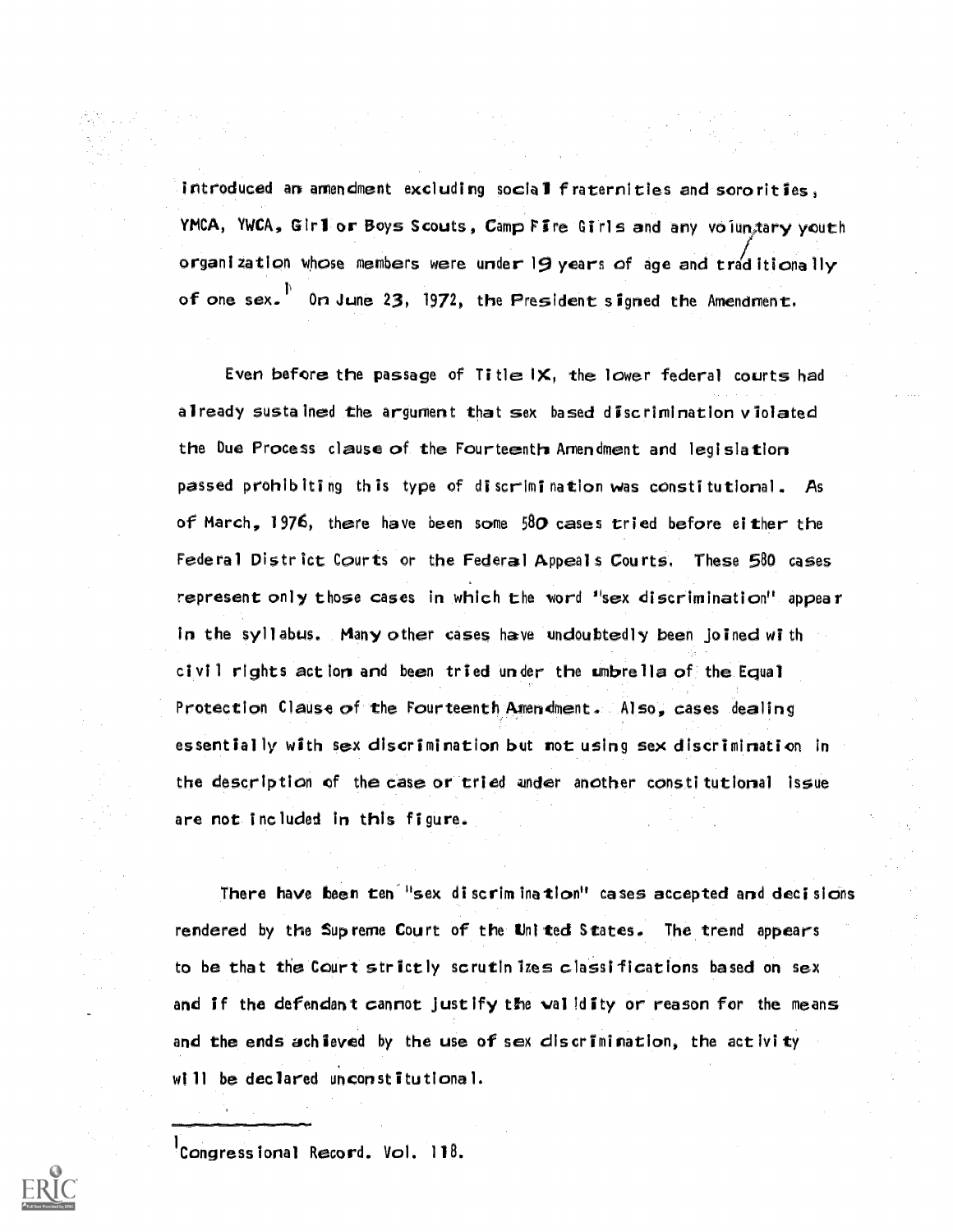A single case is indicative of this attitude. In Bergelman vs San Franc isco United School District, 501 F.2 D 1264 (C.A. California, 1974) , one of the two i ssues was ''whether a school district, in order to ma intain equal number of boys and girls in the school, may apply higher admissions requirements to girls than to boys". The holding was that requiring girls to have a higher academic average than boys for admissions to a public high school which was nothing more than an academic high school, violated the Equal Protection Clause of the Fourteenth Amendment. The rationale was "that education provides access to jobs and sex discriminat ion in education is potentially destructive to the disfavored sex...Lowe <sup>1</sup> High School, as a conduct to better uni versi ty education and hence to bet ter jobs, is exactly that type of educational program to which Congress intended to eliminate sex discrimination when it passed Title  $1X^{11^2}$ 

It is therefore evident that the legal means was already available whe reby a person could obtain relief from the courts before the passage of Title  $IX$ ; however, Title IX which is applicable to educational institut ions only, was felt necessary because many of these institutions seem to be acting as a deterent to changing societal at titude toward sex discrl mi rat ion. Furthermore, in that the number of male and femal es both in population and amorg those attending educational instititons, including higher education, is rapidly reaching the 50% mark, (Table 83: Total Enrol ment in Instituions of Higher Education by  $Sex$ , Type of

Becke Iman vs San Francisco Unified School District, 501 F.2 D 1264 (C.A. Cal. 1974).

Ibid.,  $14$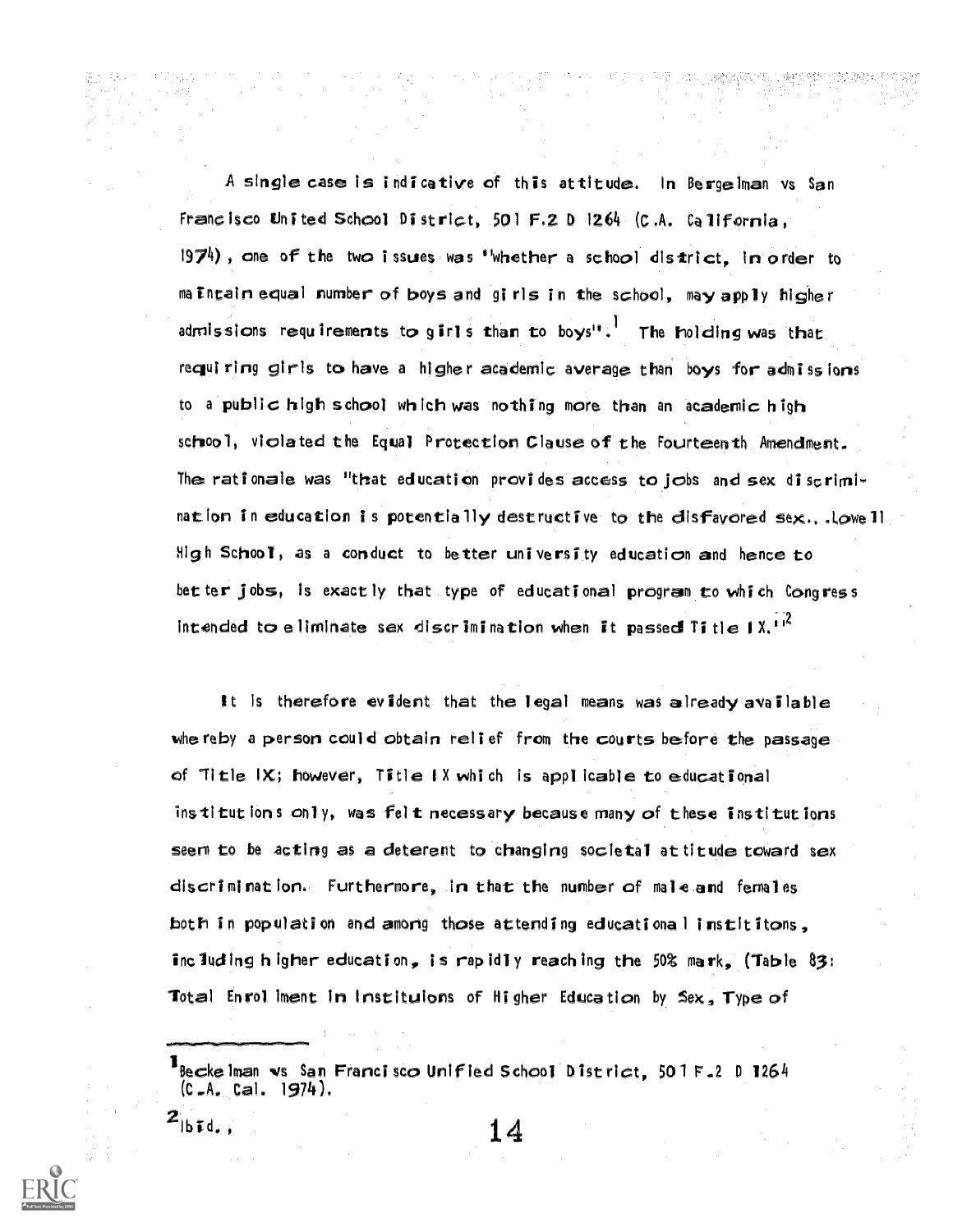Enrollment and Control of Institution: United States, Fall 1974 and Table 84 First-time Degree Credit Enrollment in Institutions of Higher Education, by Sex and by Control of Institutions, Fall, 1946 to Fall, 1975)authors of Title IX felt justified in the use of peer pressure within the educational institutions aided by federal law to obtain change in both educational programs and educational employment practices. As a result, Title IX incorporated the two unique features: (1) selfevaluation and recommendations prepared internally by institutions and (2) internal grievance procedure as a major thrust for enforcement.

The requirement of an internal grievance policy and procedure whereby a person having a sex discrimination grievance can attempt to obtain resolution is a further emphasis on peer decision making. Grievance  $po$ li $cy$  and procedure insuring due process was initially developed in part through the union movement and has been accepted for some time by such educational organizations as the AAUP. Traditionally, only full time faculty members have had access to such a process for resolution of grievances in educational institutions and therefore the requirement that all employees have access is a departure fromeducational tradition. In formation elicited by means of a grievance procedure, previously when the case went to court, was reviewed without further examination of the facts; however, in Jewell D. Chandler, petitioner, V. Richard L. Roudebush, etc., et al, No. 74-1599, Supreme Court of the United States Slip Opinion, Jurie 1, 1976, it was determined that a person appealing administrative decisions is entitled to a new (nova) trial. Such a person before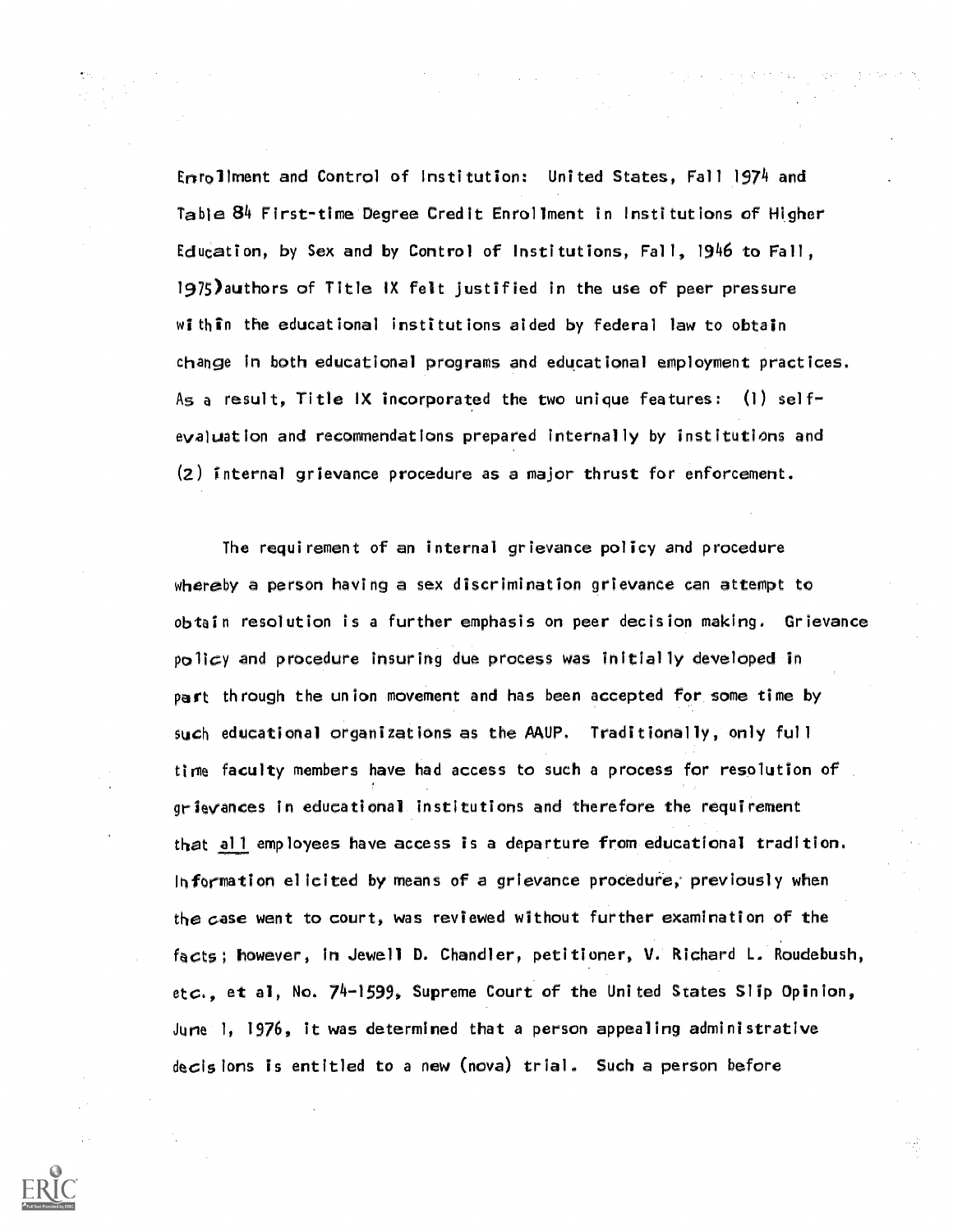resorting to the Courts would have to have exhausted all administrative remedies (channels). This decision adds significantly to the importance of the Internal grievance policy and procedure because both the process and contents of such are subject to review by a court. Now that additional information may be solicited as a result of incomplete or inaccurate information being collected through the grievance procedure accurate fact finding and equitable resolutions through Internal grievance procedure may be encouraged.

「整備の基本の基本の場合によって、このことによっていることになっている」ということに、「このことになっている」ということになっていることになっていることになっていることには、「このことには、「このこと

医双侧反射 医海绵鞘

Title IX represents departure from similar legislation, Titles IV, VI and VII in that sex discrimination is prohibited as opposed to specifying females as a specific group which is not to be discriminated against. This feature has already resulted in the use by both males and females f Title IX.

This distinction has been further strengthened by publications prepared by the National Foundation for the Improvement of Education for HEW. These documents entitled "Complying with Title IX the First Twelve Months", and "Complying with Title IX: Implementing Institutional Self-Evaluation" make it clear through the use of explanatory material and check lists that the Federal government's intent is to end discrimination for both sexes. Since Title IX is unique to education, what can be expected?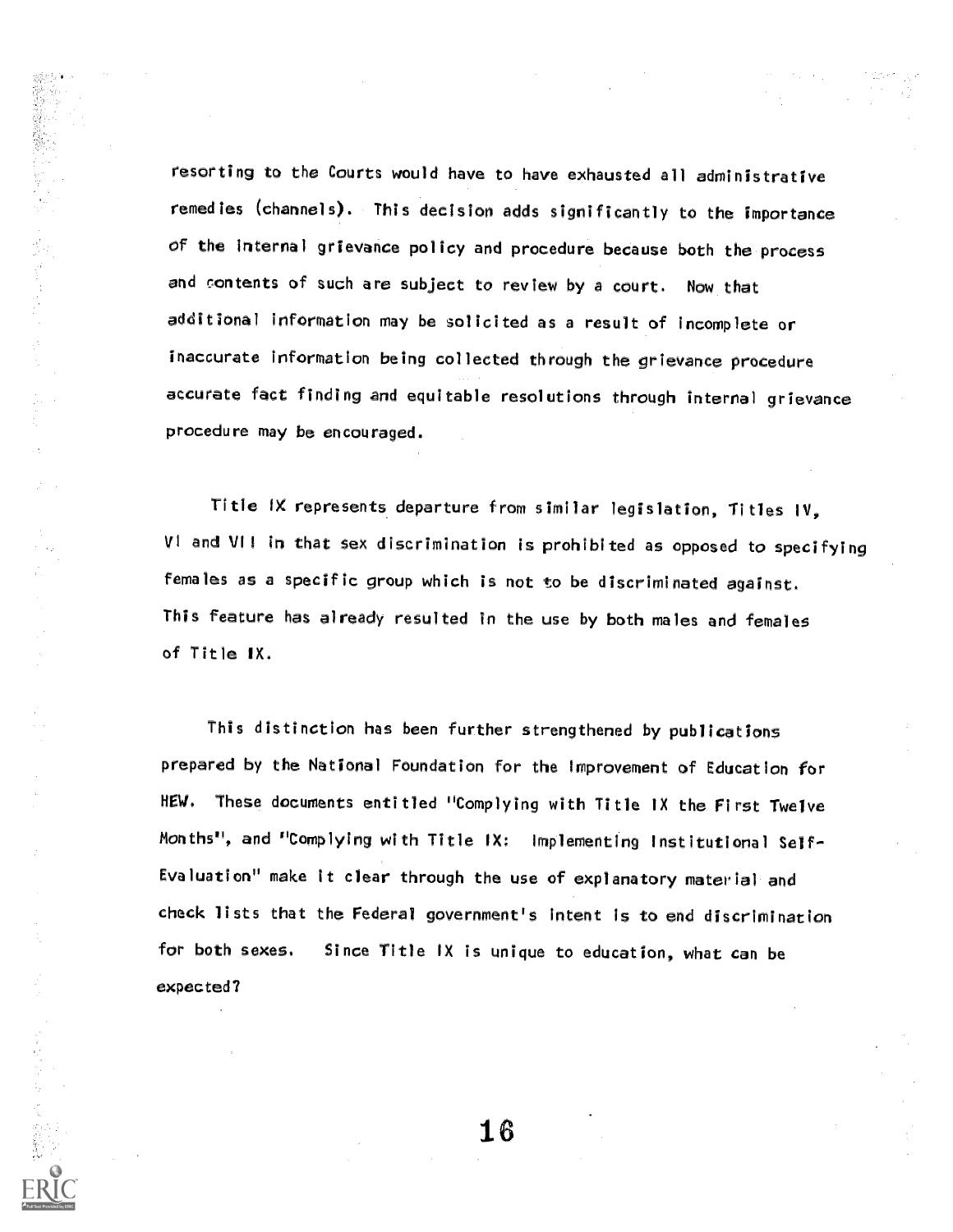Industry has had considerable experience with the intent of Title IX because discrimination has been prohibited for reason of sex for several years. According to a recent Wall Street Journal entitled "Lagging Behind Though More Women Work, Job Equality Fails to Materialize"<sup>1</sup> rhe Labor Department reports the current median income of working women was 57% of the median wage of men--a decrease from nearly 64% in 1955. Furthermore, "women still face not only a status quo of unequal pay, 'dead end jobs' but discrimination the in some ways is more pernicious than a decade ago".<sup>4</sup> Several reasons are given for this. Professor Wallace, Professor of Economics at the Sloan School of Management at MIT states "no one's to blame, its just the way the system works. Its blindly doing things the way they've always been done. $13$  The legal, accounting and medical professions have made a great attempt to make it possible for women to enter these occupations and their success is evident in the increase in the numbers of women who are now holding professional degrees and working actively in these professions. However, in the area of education and social work, two fields where women have long outnumbered men, the market is decreasing because of declining birth rates and the expectation and prospect therefore of low paying, low skilled jobs is probably more realistic than the expectation of women "taking over" the professionally demanding and financially rewarding position. In fact, the very conservatism of education as an institution indicated by the inclusion of Title IX as an amendment suggests

 $^{1}$ Wall Street Journal, July 6, 1976, p. 1

- $2$ Ibid.,
- $3_{\text{lbid.}}$

1 7 、

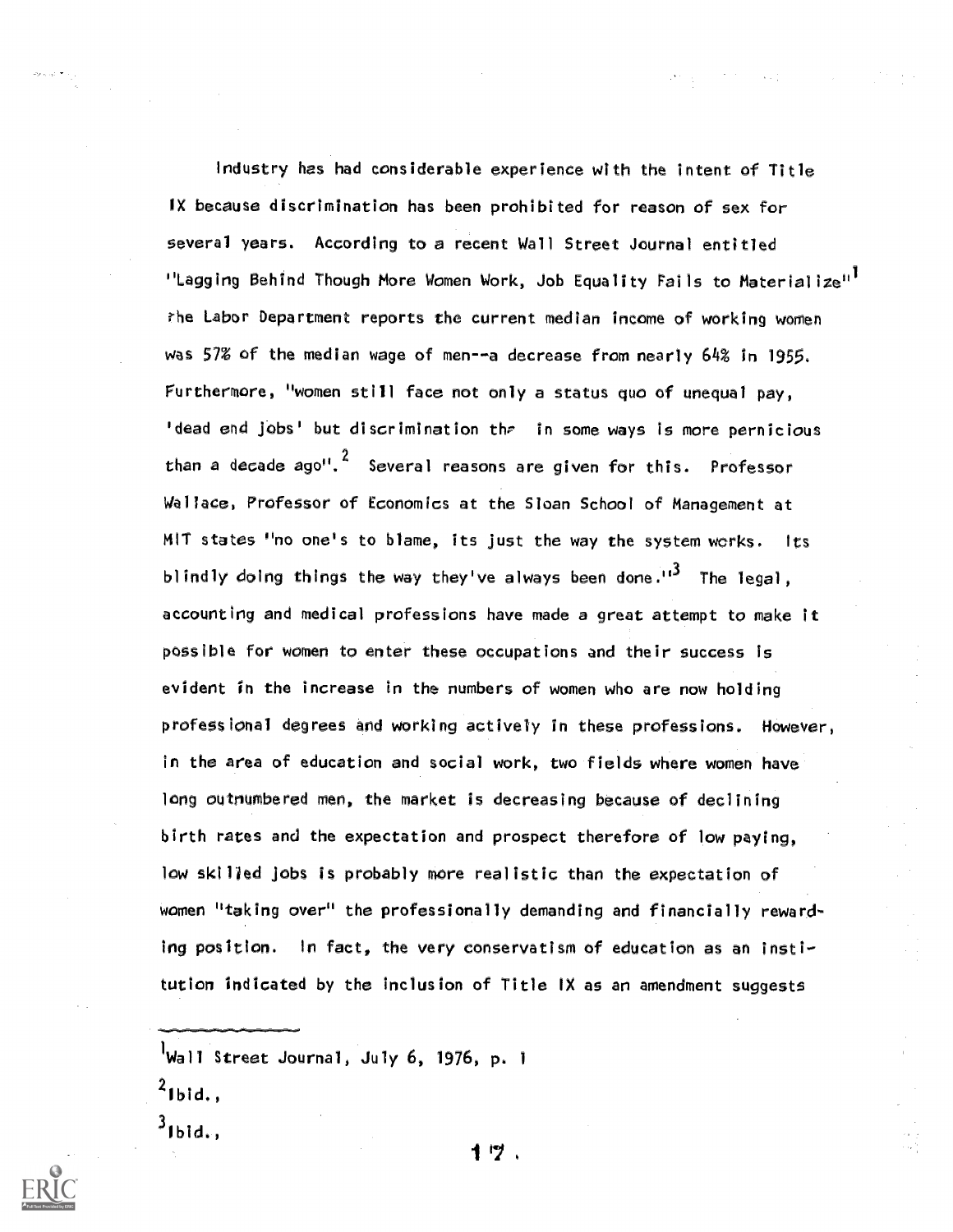that active implementation of Title IX depends solely upon the degree of commitment of the chief administrators of the educational institution, the degree to which that commitment is communicated to mid-administrators and the aggressiveness of women now employed in monitoring the stipulations of Title IX.